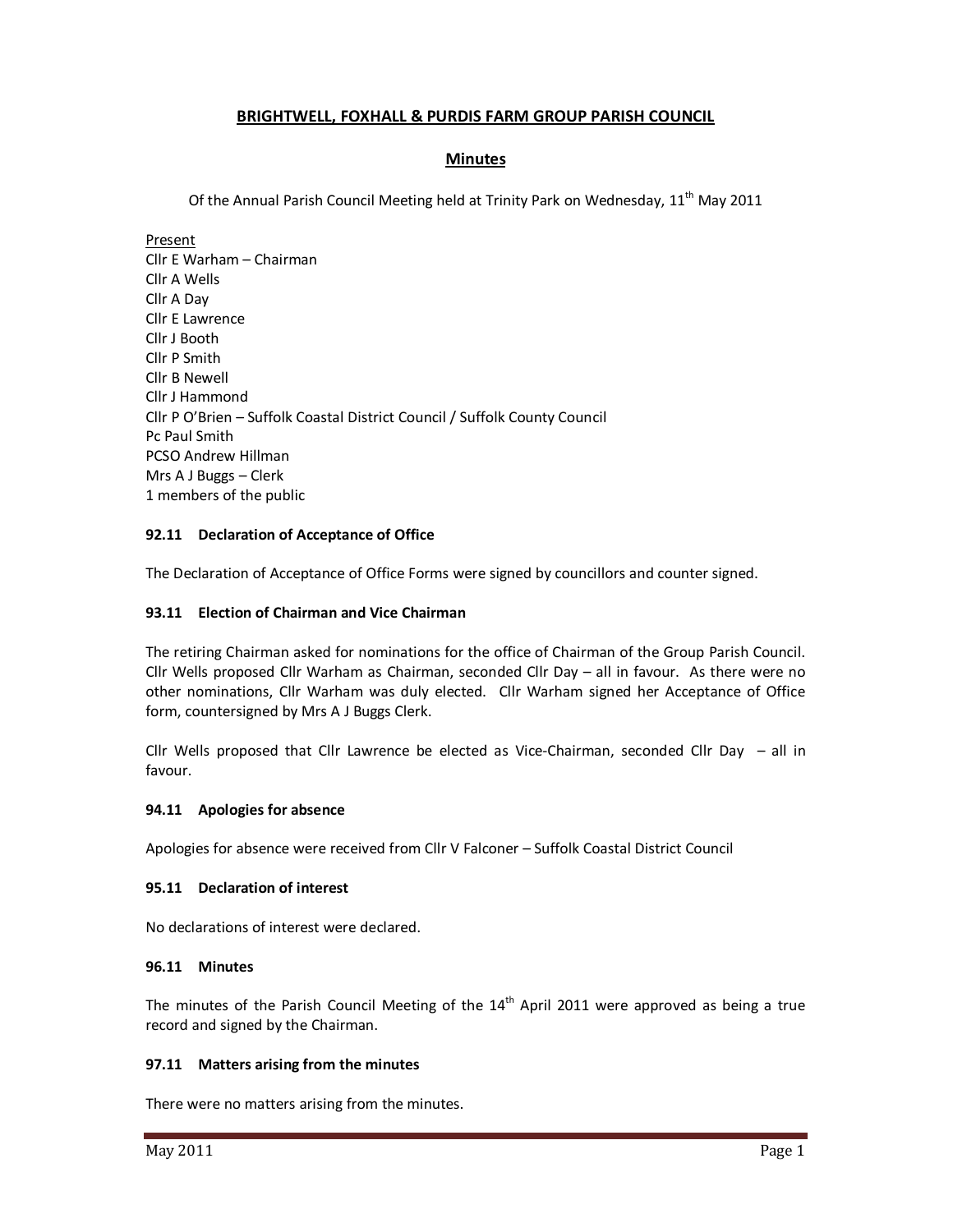# **98.11 Election of Chairman and Members of the Planning Committee**

Cllr Smith proposed, seconded Cllr Hammond that the Planning Committee should consist of Cllrs Warham, Day, Wells, Newell, Lawrence and Booth.

Cllr Lawrence was proposed as Chairman of the Planning Committee, seconded Cllr Day – all in favour.

### **99.11 To appoint Suffolk Association of Local Councils representative**

Cllr Wells proposed, seconded Cllr Day that Cllr Lawrence should be appointed as the Council's representative for Suffolk Association of Local Councils – all in favour.

### **100.11 To appoint a Police Liaison member**

Cllr Smith proposed, seconded Cllr Both that Cllr Warham should be appointed as a member of Police Liaison Committee – all in favour.

### **101.11 The meeting was adjourned to receive reports from:**

- Suffolk Police PC Paul Smith verbal report
- Cllr P O'Brien Suffolk Coastal District Council / Suffolk County Council written report
- Cllr V Falconer Suffolk Coastal District Council written report

### **The meeting was re-convened.**

### **102.11 Clerk's Report**

The Clerk's report had previously been circulated and it was agreed that some of the items should be discussed as per the agenda.

### Presentation by Christine Bond Trinity Park

Christine Bond has kindly offered to come to the Parish Council Meeting at 7.30 pm in the  $8<sup>th</sup>$  June 2011.

### Community Enterprise Conference

The Clerk reported that she had been advised by Annette Gray Community Support & Consultation Team Suffolk Acre concerning the above. A free conference is being held at Great Barton on 3-th June between 10-4 pm. To book a place, please email communityenterprisenow@suffolkacre.org.uk.

### Temporary Speed Restrictions on the A1156 Felixstowe Road, Nacton/Foxhall

Suffolk County Council intends to make an order for a temporary 30 mph and 10 mph speed restrictions on the A1156 Felixstowe Road, Nacton/Foxhall, as follows:

It is intended that this measure will operate from 23 to 31 May and 3 to 10 June 2011, but if necessary the order may remain in force 18 months (or longer if extended by the Minister).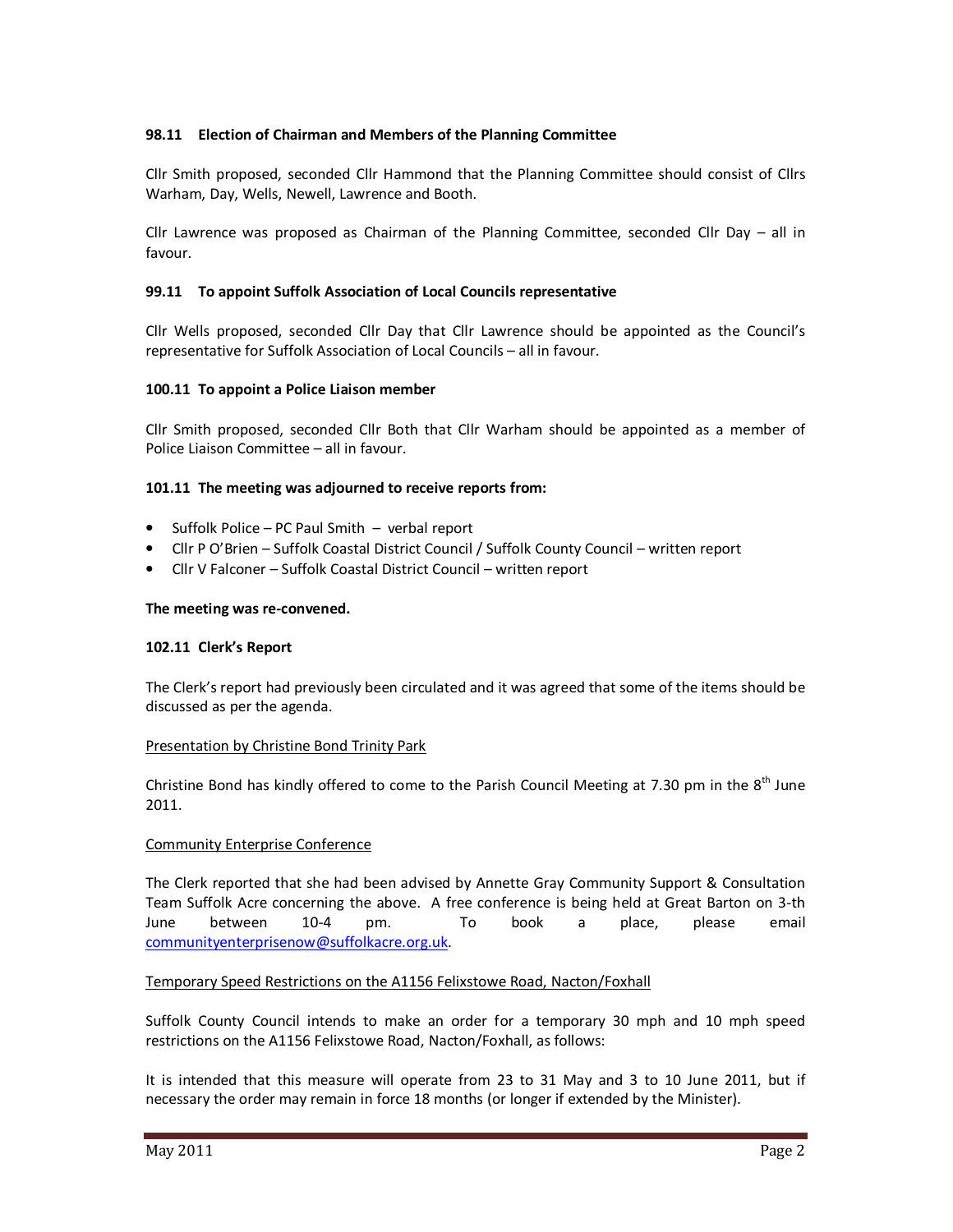## SCDC Quality of Place Awards

Robert Scrimgeour Suffolk Coastal District Council are requesting entries for this year's SCDC Quality of Place Awards which is given to the best design, conservation and landscape project of the recent year. If you have any suggestions please contact http://suffolkcoastal.gov.uk/yourdistrict/planning/policy/quaklityofplace/default.htm.

### **103.11 Finance**

Income Precept  $2011/2012$  (1<sup>st</sup> Payment)  $\qquad 22.200.00$ Recycling Payment **E158.75** 

Expenditure Clerk's Salary and Expenses April 2011

Cllr Warham proposed, seconded Cllr Smith that the expenditure should be approved – agreed.

### **104.11 Parish Plan**

Cllr Warham reported that a meeting had been held on Wednesday,  $4^{\text{th}}$  May 2011 to discuss the Parish Plan. A new committee has been set up consisting of Robert Shaw (Chairman), Cllr Booth, Cllr Wells, Cllr Day, Cllr Smith and Cllr Warham. Unfortunately, Cllr Lawrence has decided to withdraw from working on the Parish Plan. The council thanked Cllr Lawrence for his hard work on the plan.

### **105.11 Trees – Felixstowe Road**

The Clerk reported that she had spoken to Martin Minta Suffolk Coastal District Council who has agreed to meet the Parish Council on site to discuss applying for TPOs on the trees. The Clerk is endeavouring to set up an on-site meeting as soon as possible.

### **106.11 Lay-by A1156**

Cllr Warham reported that she had received no further evidence of parking in the lay-by since the last meeting. It was agreed to defer this matter until the next Parish Council.

# **107.11 Purdis Farm Railway Noise**

Cllr Day stated that he had no further information to report but would contact Rail Track to get an update before the next meeting.

### **108.11 Brightwell Notice Board**

It was agreed that Cllr Newell Parish Councillor for Brightwell would contact Brightwell Church Wardens concerning the siting of the new notice board.

# **109.11 Rout Farm Felixstowe Road**